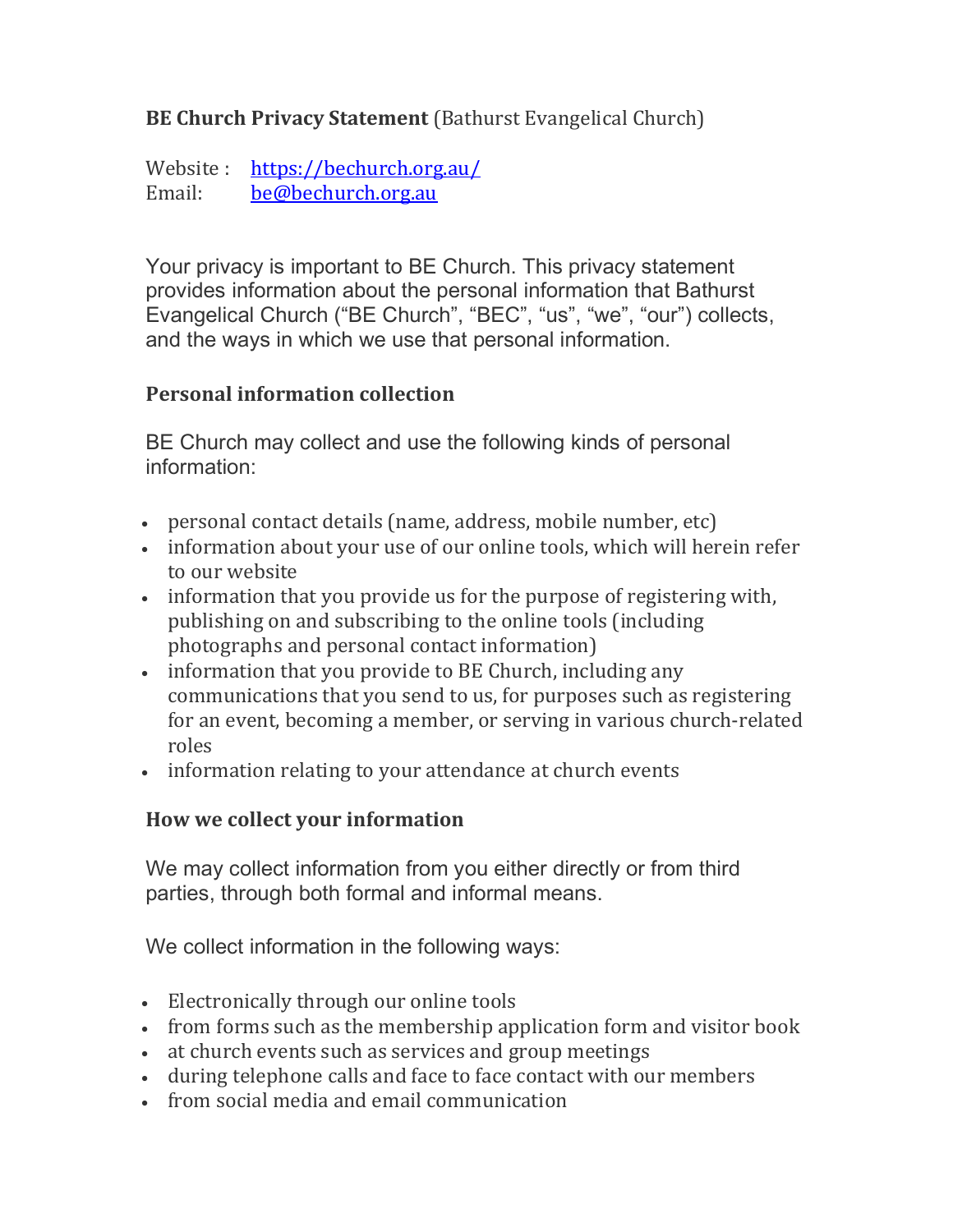All information collected on forms is considered confidential. Information may be entered into computer by the pastoral team and system administrators. Hard copies of forms will be stored in a lockable cabinet and shredded prior to disposal.

### Using personal information

BE Church collects information about people for the purposes of communicating to them, sharing the gospel with them, involving them in our church community, providing them with Christian services and informing them of what we do as an organisation.

Specifically, BE Church may use your personal information to:

- personalise the online tools for you
- enable your access to and use of the website and church services
- enable you to serve in various roles of the church community
- send you communications, invitations, notifications and newsletters

Your privacy settings can be used to limit the publication of your information, and can be adjusted using privacy controls on the website. You can choose to unsubscribe to email notifications at any time by clicking on the 'unsubscribe' link on any notification you have received from us or via the contact form on our website.

Bulk mail to the majority of the church will be approved by a member of the pastoral team before sending. Unsolicited mail to all members or large groups is considered misuse of personal information. Mail sent to children (under the age of 15) will be sent care of parents/guardians.

We will request your consent before publishing photographs of you or your children.

Our church services may be recorded and uploaded to YouTube for purposes of spreading the Gospel and images of attendees is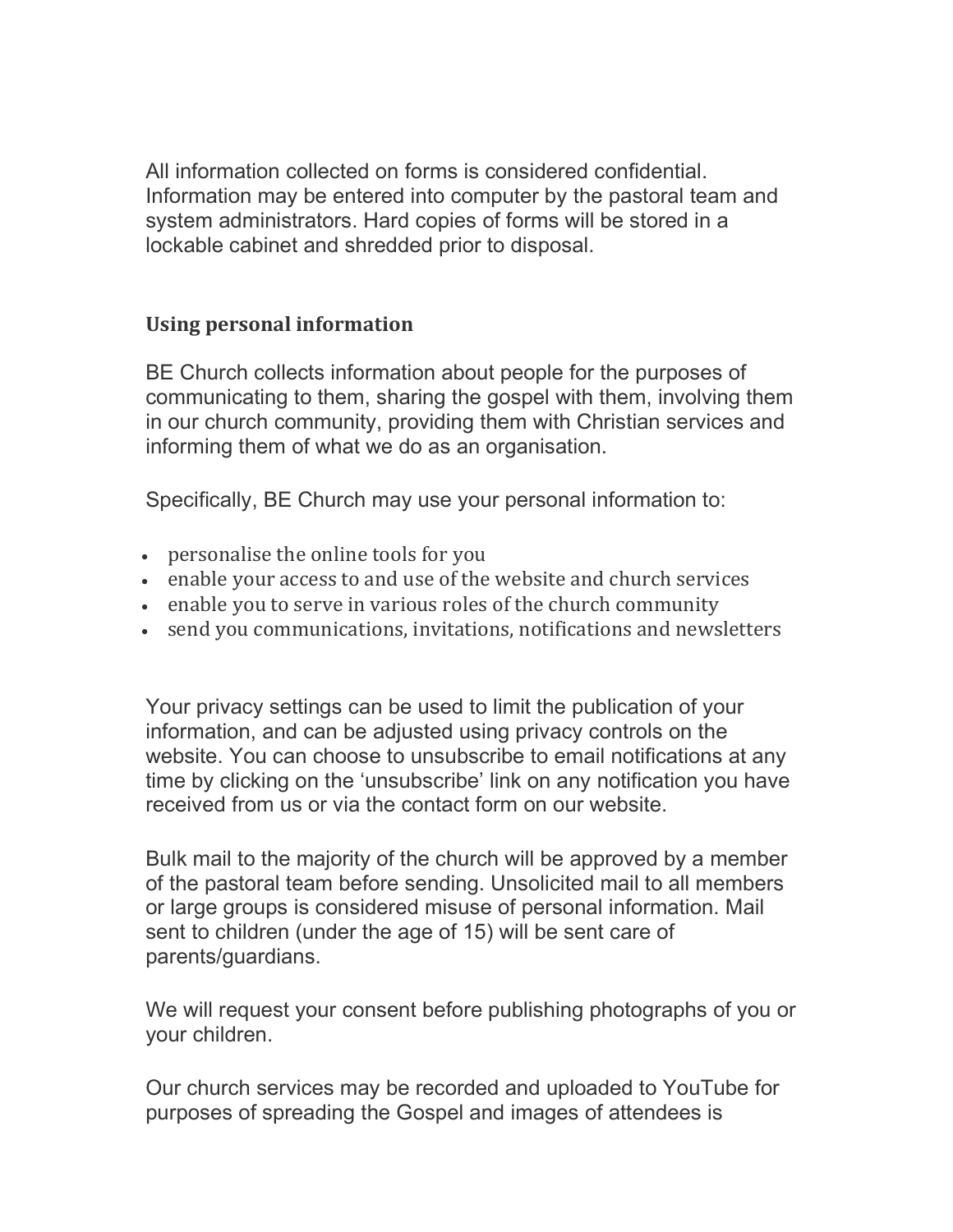considered incidental with every effort may to protect people's identities. Recordings are edited before upload to remove any personal detail considered inappropriate for general publication.

### Disclosing personal information

We respect your information and will not use it for any other purposes than those outlined above. We will not sell, distribute, rent, licence, disclose, share or pass your personal information on to any third parties, other than those who are contracted to us to keep your information confidential. We will not disclose the information we collect to third parties without your express consent or unless it is required for us to do so by law.

#### Securing your data

BE Church will take reasonable technical and organisational precautions to prevent the loss, misuse, unauthorised access or alteration of your personal information.

BE Church stores all the personal information you provide on secure servers.

Computers have privacy functions and permissions which are set by the system administrator. Only authorised persons are permitted to access your details. Users will be restricted to information relevant to their ministry role.

You are responsible for keeping the password you use for accessing our website confidential.

#### Accuracy and quality of personal information

We will take all such steps as are reasonable in the circumstances to ensure that all information collected from you is kept accurate, up to date, complete and relevant. Information is regularly reviewed for that purpose. If you become aware that your personal information, we hold is inaccurate, out of date, incomplete or misleading, please contact us at be@bechurch.org.au.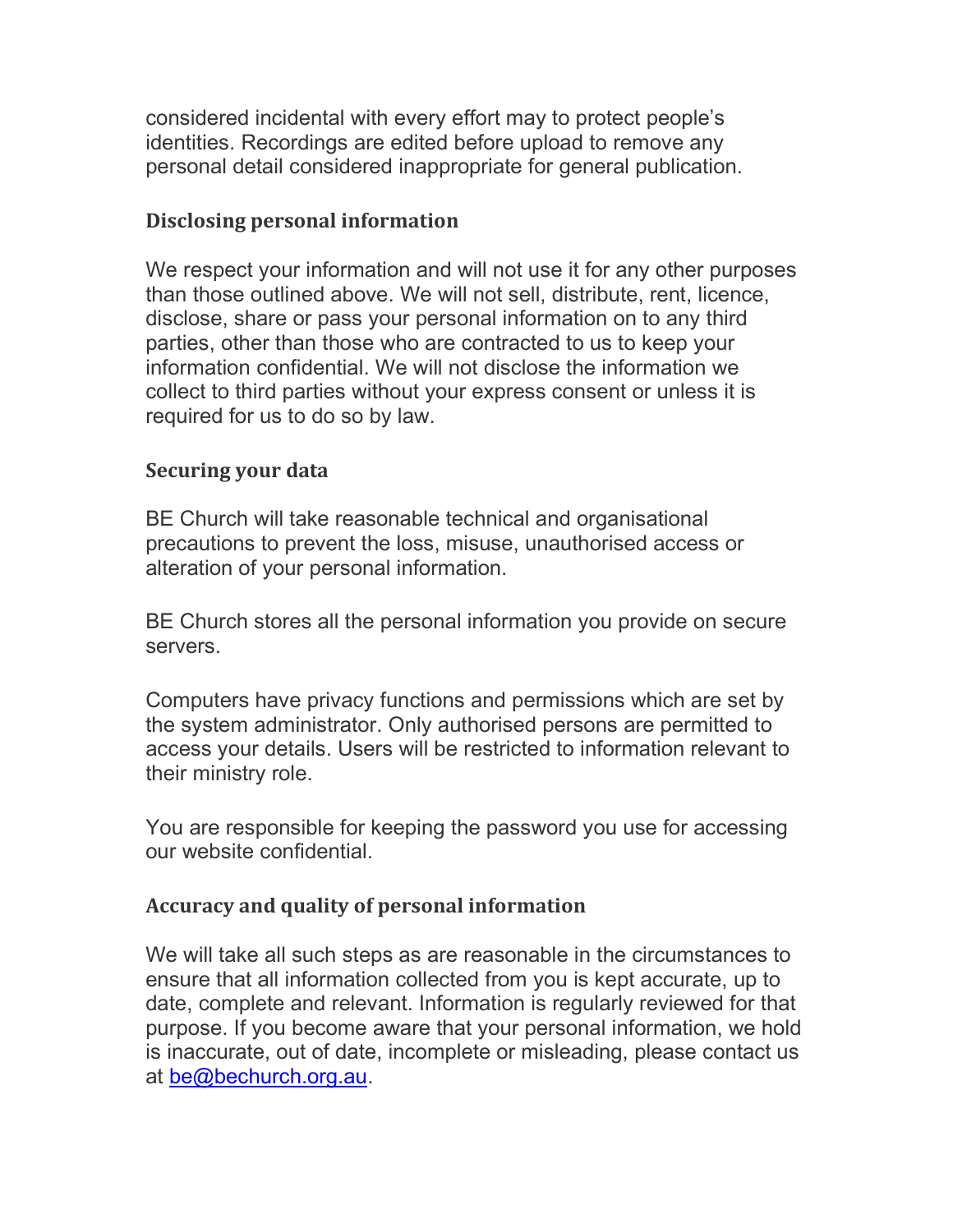#### . Cookies and Third Party websites

To improve your experience on our site, we may use 'cookies'. Cookies are an industry standard and most major web sites use them. A cookie is a small text file that our site may place on your computer hard drive as a tool to store information about your preferences. Cookies will not identify you personally. If you would prefer not to receive cookies, you can alter your security settings on your web browser to disable cookies or to warn you when cookies are being used. However, by disabling the cookie function in your web browser you may impede your ability to use parts of the Website.

Our website may contain links to other websites. Please be aware that we are not responsible for the privacy practices of such other sites. When you go to other websites from here, we advise you to be aware and read their privacy policy.

Our website uses Google Analytics, a service which transmits website traffic data to Google servers in the United States. Google Analytics does not identify individual users or associate your IP address with any other data held by Google. We use reports provided by Google Analytics to help us understand website traffic and webpage usage.

By using our website, you consent to the processing of data about you by Google in the manner described in Google's Privacy Policy and for the purposes set out above. You can opt out of Google Analytics if you disable or refuse the cookie, disable JavaScript, or use the opt-out service provided by Google.

### Accessing your personal information

You may request access to personal information about you that we hold, and you may ask us to correct your personal information if you find that it is inaccurate, out-of-date or incomplete. All requests should be made in writing or via the contact form on our website. When you request access, we will need evidence of your identity before we can grant you access to information about you or change it.